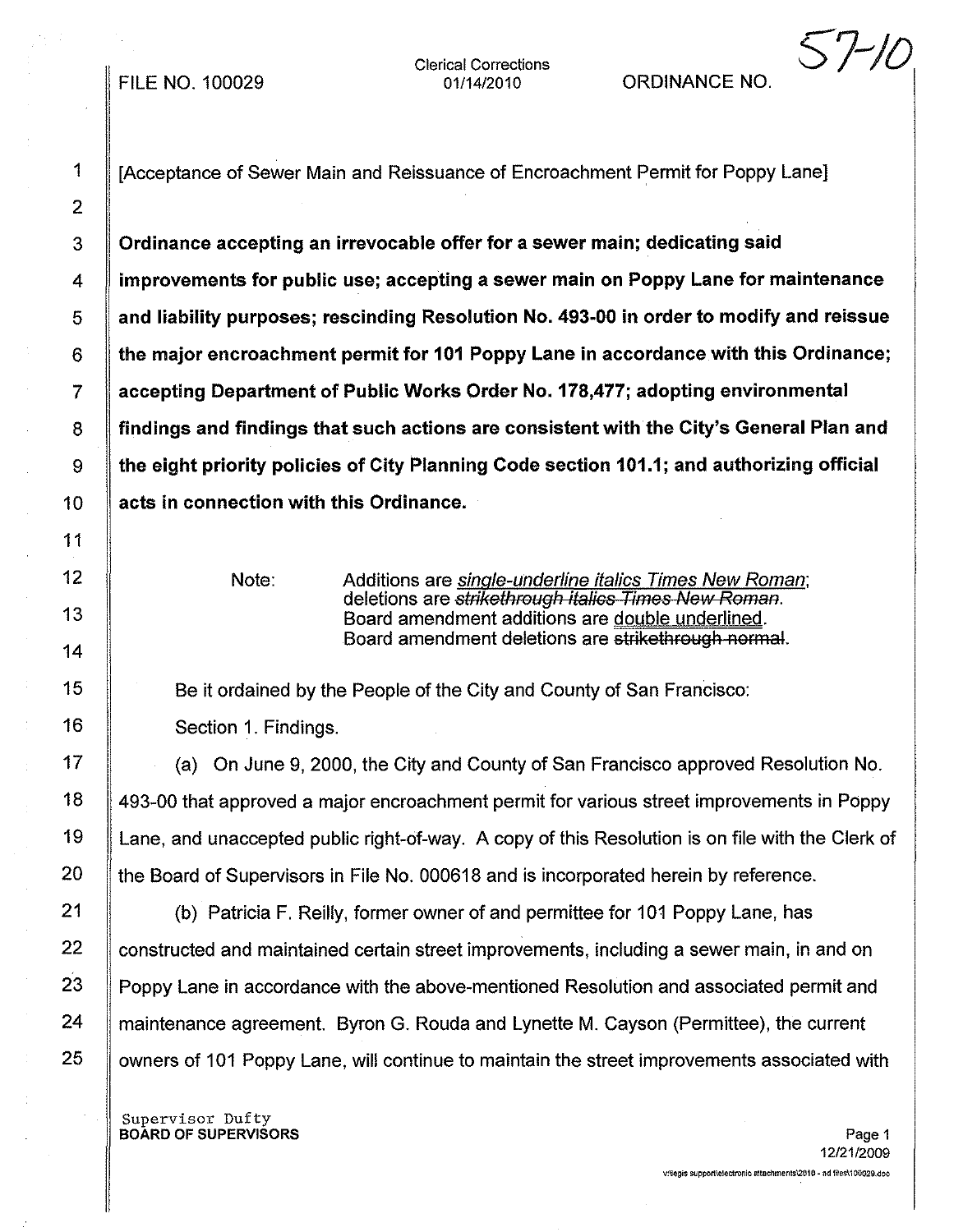1 the major encroachment permit; however, the Permittee, in an Offer of Improvements dated 2 November 2, 2009, has irrevocably offered the sewer main in Poppy Lane to the City, acting 3 by and through the Department of Public Works (Department), for public use and has 4 Fequested that the Board of Supervisors accept the sewer main for public maintenance and 5 liability purposes. A copy of said letter is on file with the Clerk of the Board of Supervisors in 6 File No. 100029 and is incorporated herein by reference.

7 (c) The City Planning Department, in a letter dated November 19, 1999, determined 8 that the major encroachment permit and associated street improvements are in conformance 9 with the General Plan and the eight priority policies of Planning Code Section 101.1. A copy 10 | of the Planning Department letter is on file with the Clerk of the Board of Supervisors in File 11 No. 100029 and is incorporated by reference as though fully set forth herein.

12 (d) The Planning Department has completed environmental review of this Ordinance 13 | pursuant to the California Environmental Quality Act ("CEQA"), California Public Resources 14 Code Sections 21000 et seq. and Chapter 31 of the San Francisco Administrative Code. 15 Documentation of that review is on file with the Clerk of the Board of Supervisors in File No. 16 100029 and is incorporated herein by reference.

17 **(a)** In DPW Order No. 178, 477, approved December 1, 2009, the Director of the 18 Department and the City Engineer, in conjunction with the General Manager of the Public 19 Utilities Commission, certify that the subject sewer main: (1) has been constructed in 20  $\parallel$  accordance with all City codes, regulations, and standards, (2) has been inspected and was 21 Certified as complete on October 7, 2009, and (3) is ready for its intended use. Further in 22 DPW Order No. 178, 477, the Director recommends acceptance of the irrevocable offer of 23 the sewer main, dedication of the sewer main to public use, and acceptance of the sewer 24 main for maintenance and liability purposes. A copy of the DPW Order is on file with the Clerk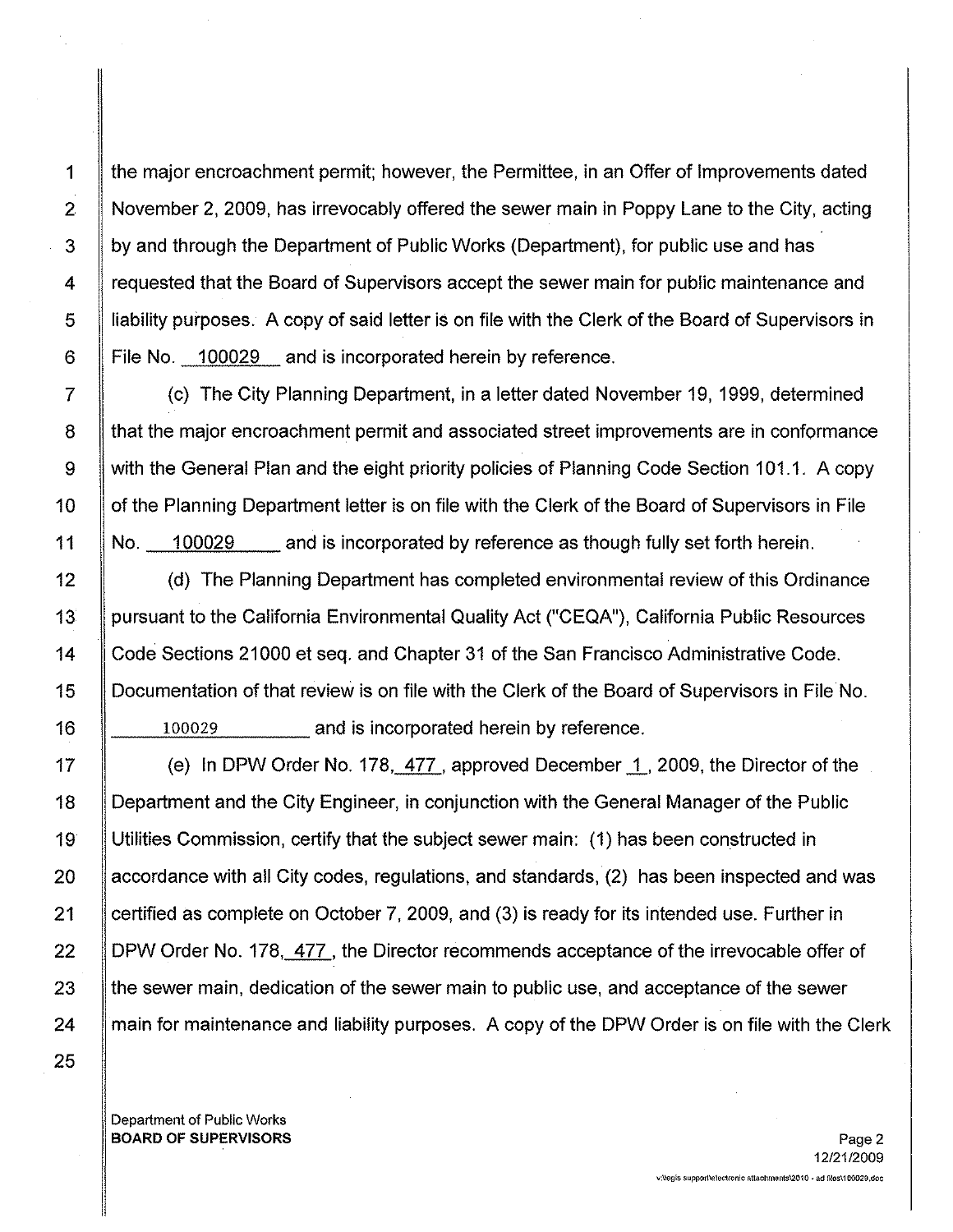1 | of the Board of Supervisors in File No. 400029 and is incorporated by reference 2 herein.

3 | Section 2. Acceptance of the Sewer Main.

4 (a) The Board of Supervisors adopts as its own the General Plan and Planning Code 5 Section 101.1 consistency findings of the Planning Department for purposes of the actions set  $6$  || forth herein.

7 (b) The Board of Supervisors has reviewed and approves the City Engineer's 8 Certification and Director of the Department of Public Works recommendation in DPW Order 178,477 9 No. \_-,-,,-=-,-,-,,--\_ concerning the sewer main.

(c) The Board of Supervisors accepts the irrevocable offer of the sewer main as 11 Frecommended in DPW Order No. 178, 477.

12 | (d) Pursuant to California Streets and Highways Code Section 1806 and San Francisco Administrative Code Sections 1.51 et seq., and the Department of Public Works **Crder No.** 178,477, dated December 1, 2009, the Board of Supervisors hereby dedicates **the sewer main for public use and accepts the sewer main for maintenance and liability purposes as recommended.** 

17 (e) The sewer main accepted by the Board pursuant to Subsection (c) and (d) is 18 subject to the following: (1) all other encroachments that are permitted, not permitted, or both 19 Solon Poppy Lane are specifically excluded from acceptance and (2) the acceptance of the 20 Sewer main does not obviate, amend, alter, or in any other way affect existing maintenance 21 **agreements between the City and parties to such maintenance agreements other than in**  $22$  connection with the sewer main as set forth herein,

23 Section 3. Rescission of Prior Resolution Concerning the Major Encroachment Permit 24 **and Reissuance of Permit.**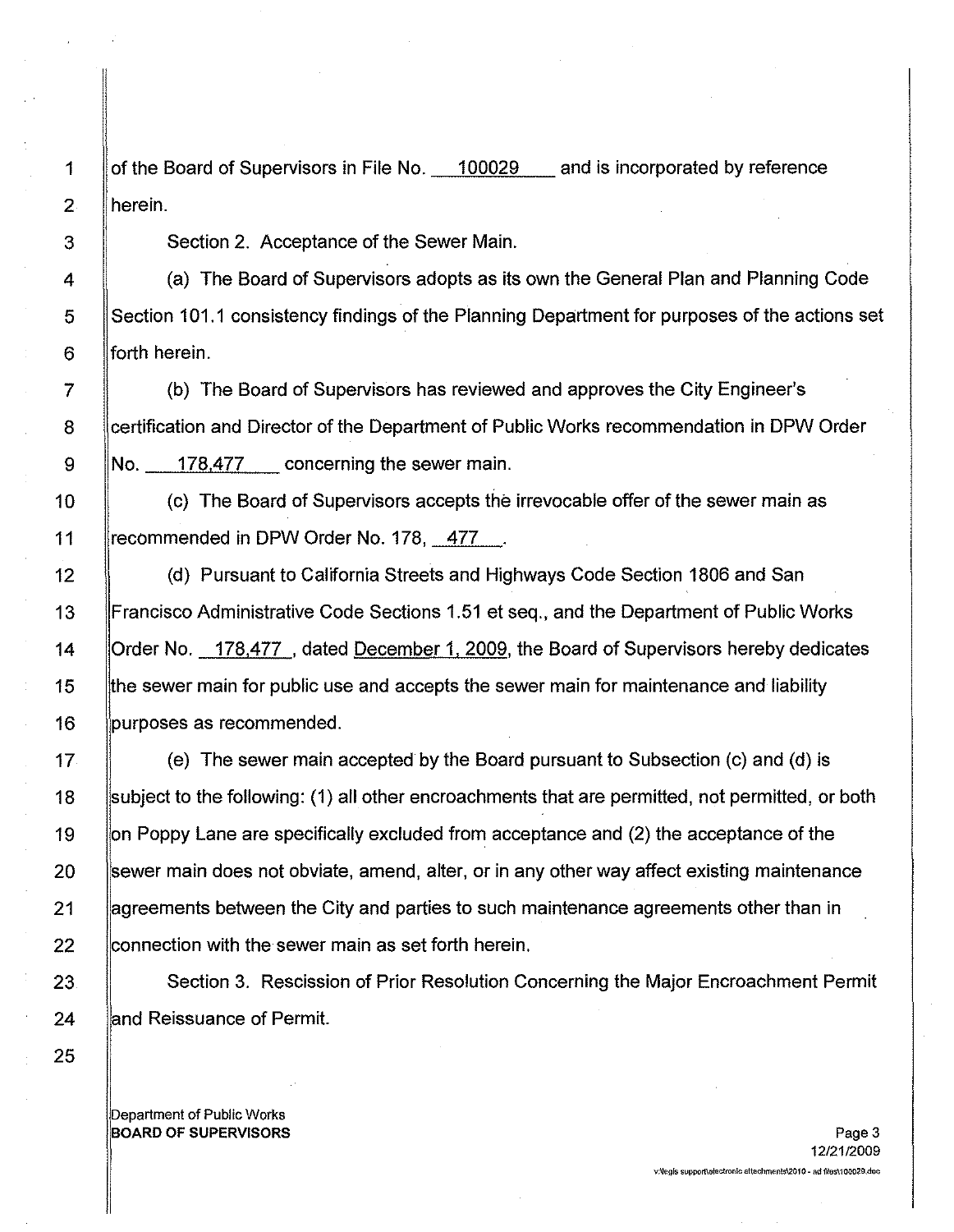1 (a) The Board of Supervisors hereby rescinds Resolution No. 493-00 in its entirety and 2 Freissues the Major Encroachment Permit that was the subject of that Resolution to the 3 Successor property owner of 101 Poppy Lane.

4 (b) The new major encroachment permit and an associated encroachment agreement 5 shall acknowledge that the Poppy Lane sewer main improvement is accepted for public use, 6 **maintenance, and liability purposes and that the Permittee's maintenance and liability** 7 Fesponsibility for said sewer main has been terminated.

8 (c) With the exception of the sewer main, maintenance and liability responsibility for 9 | the street improvements and other conditions and terms that were the subject of Resolution 10 | No. 493-00 shall be incorporated into this permit as well as any additional terms and 11 conditions of this Ordinance, including the payment of applicable right-of-way occupancy 12 | assessment fees.

13 (d) Drafts of the new permit and associated street encroachment agreement, which 14 | are incorporated herein by reference and are on file with the Clerk of the Board of Supervisors 15 | in File No. 100029, shall not become effective until:

16 (1) The Permittee executes and acknowledges the permit and delivers said permit to 17 | the City's Controller,

18 (2) Permittee delivers to the City Controller a policy of insurance provided for in said 19 agreement and the Controller shall have had approved the same as complying with the 20 **requirement of said agreement.** The Controller may, in his discretion, accept, in lieu of said 21 insurance policy, the certificate of an insurance company certifying to the existence of such a 22  $\parallel$  policy; and,

23 (3) The Department of Public Works records the permit and associated agreement in 24  $\parallel$  the office of the County Recorder;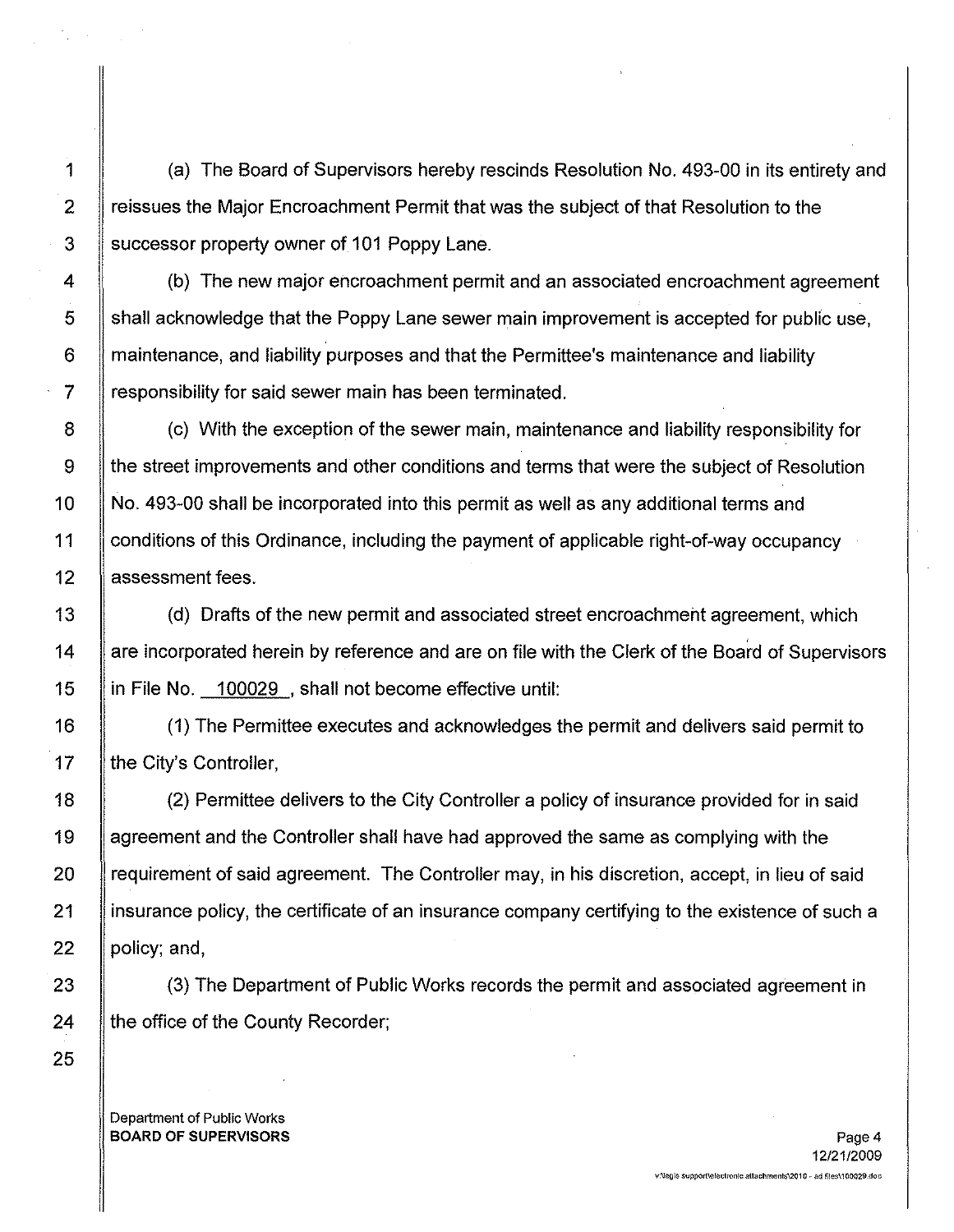1 Section 4. The Board of Supervisors hereby authorizes and directs the Director of the 2 Department to take any and all actions that he or she or the City Attorney may deem 3 | necessary or advisable in order to effectuate the purpose and intent of this Ordinance 4 **including, without limitation, finalizing the reissued major encroachment permit and** 5 | encroachment agreement for 101 Poppy Lane.

RECOMMENDED: DEPARTMENT OF PUBLIC WORKS

~~~~

Director of Public Works

APPROVED AS TO FORM: DENNIS J. HERRERA, City Attorney

15  $\parallel$  By: John D. Malamut Deduty City Attorney